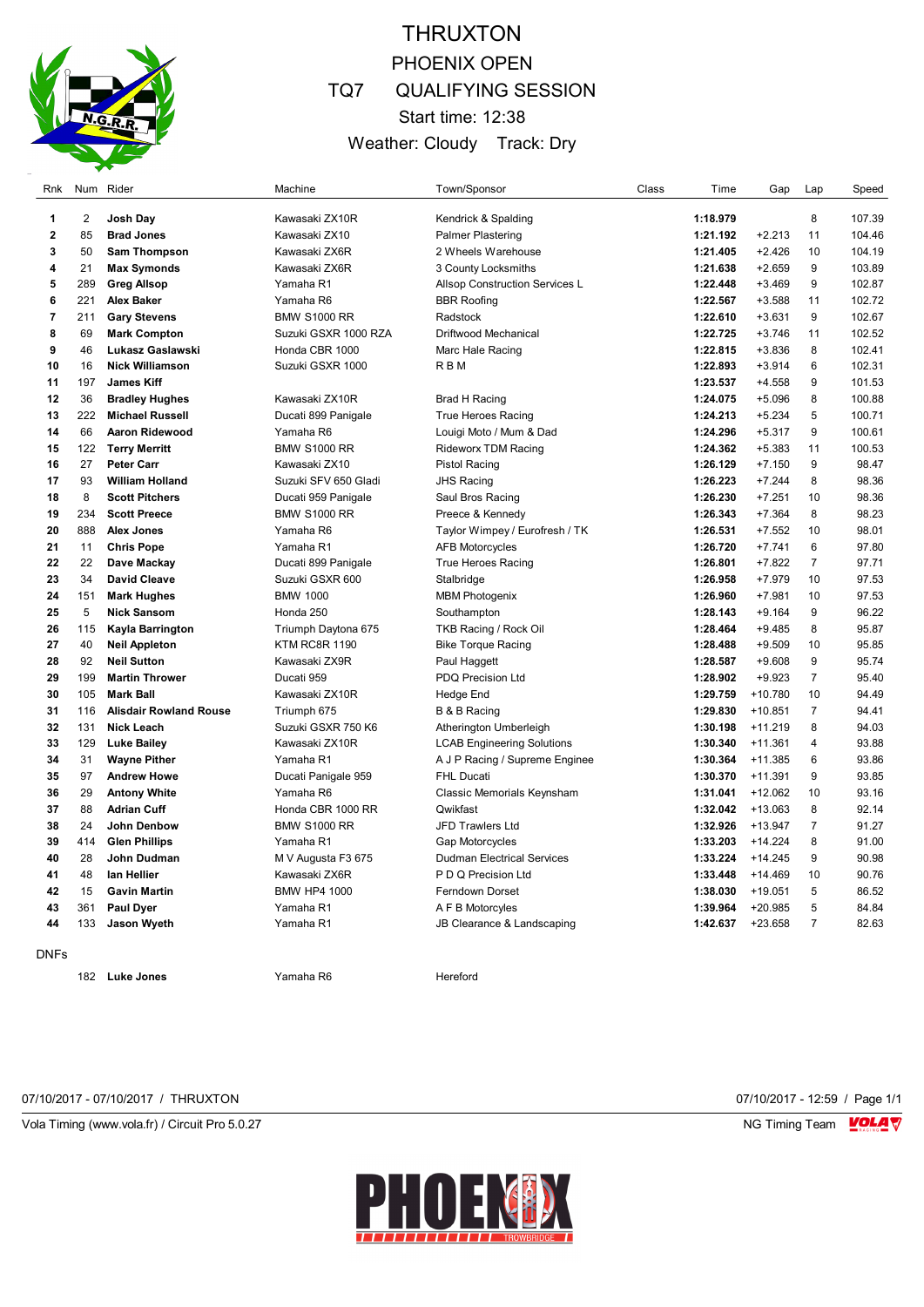

| Aaron Ridew <u>ood</u> |              |  |  |  |  |
|------------------------|--------------|--|--|--|--|
|                        | <b>START</b> |  |  |  |  |
| 1                      |              |  |  |  |  |
| 2                      | 1:27.576     |  |  |  |  |
| 3                      | 1:25.757     |  |  |  |  |
| 4                      | 1:24.929     |  |  |  |  |
| 5                      | 3:44.887     |  |  |  |  |
| 6                      | 1:24.632     |  |  |  |  |
| 7                      | 1:24.296     |  |  |  |  |
| 8                      | 1.24 890     |  |  |  |  |
| 9                      | 1.26.675     |  |  |  |  |

| <b>Adrian Cuff</b> |              |  |  |
|--------------------|--------------|--|--|
|                    | <b>START</b> |  |  |
| 1                  |              |  |  |
| 2                  | 1:35.920     |  |  |
| 3                  | 1:34.006     |  |  |
| 4                  | 1:35.360     |  |  |
| 5                  | 1:34 925     |  |  |
| 6                  | 1:33.861     |  |  |
| 7                  | 1:32.042     |  |  |
| 8                  | 1:32.510     |  |  |

| <b>Alex Baker</b> |          |  |  |  |
|-------------------|----------|--|--|--|
| <b>START</b>      |          |  |  |  |
| 1                 |          |  |  |  |
| 2                 | 1:26.251 |  |  |  |
| 3                 | 1:31 455 |  |  |  |
| 4                 | 1.26.608 |  |  |  |
| 5                 | 1:23.056 |  |  |  |
| 6                 | 1:22.805 |  |  |  |
| 7                 | 1:23.545 |  |  |  |
| 8                 | 1:22.567 |  |  |  |
| 9                 | 1:24.361 |  |  |  |
| 10                | 1.24 994 |  |  |  |
| 11                | 1:26.228 |  |  |  |
|                   |          |  |  |  |
|                   |          |  |  |  |

| Alex Jones |              |  |  |  |
|------------|--------------|--|--|--|
|            | <b>START</b> |  |  |  |
|            |              |  |  |  |
| 2          | 1:29.361     |  |  |  |

| Lap | Time     |
|-----|----------|
|     |          |
| 3   | 1:27.635 |
| 4   | 1.28.298 |
| 5   | 1.28.536 |
| 6   | 1:27.011 |
| 7   | 1.27 353 |
| 8   | 1.27 265 |
| 9   | 1:26.960 |
| 10  | 1:26.531 |

| <b>Alisdair Rowland Rouse</b> |              |  |  |  |
|-------------------------------|--------------|--|--|--|
|                               | <b>START</b> |  |  |  |
| 1                             |              |  |  |  |
| 2                             | 1:33.211     |  |  |  |
| 3                             | 1:29.830     |  |  |  |
| 4                             | 1:31 420     |  |  |  |
| 5                             | 1:30.050     |  |  |  |
| 6                             | 1:30.371     |  |  |  |
| 7                             | 1:30 419     |  |  |  |
|                               |              |  |  |  |

| <b>Andrew Howe</b> |          |  |  |  |
|--------------------|----------|--|--|--|
| <b>START</b>       |          |  |  |  |
| 1                  |          |  |  |  |
| 2                  | 1:35.120 |  |  |  |
| 3                  | 1:32.119 |  |  |  |
| 4                  | 1:31.214 |  |  |  |
| 5                  | 1:33 840 |  |  |  |
| 6                  | 1:30.370 |  |  |  |
| 7                  | 1:30,470 |  |  |  |
| 8                  | 1:32 404 |  |  |  |
| 9                  | 1:34 333 |  |  |  |
|                    |          |  |  |  |

|              | <b>Antony White</b> |  |  |
|--------------|---------------------|--|--|
| <b>START</b> |                     |  |  |
| 1            |                     |  |  |
| 2            | 1:48.303            |  |  |
| 3            | 1:33.405            |  |  |
| 4            | 1:32.239            |  |  |
| 5            | 1:33 477            |  |  |
| 6            | 1:33 875            |  |  |
| 7            | 1:31.041            |  |  |
| 8            | 1:31.990            |  |  |
| 9            | 1 31 077            |  |  |
|              |                     |  |  |

| Lap | Time     |
|-----|----------|
| 10  | 1:32.148 |
|     |          |

| Brad Jones |
|------------|
|            |

|    | <b>START</b> |
|----|--------------|
| 1  |              |
| 2  | 1:28.337     |
| 3  | 1:24.927     |
| 4  | 1:22.847     |
| 5  | 1:22.723     |
| 6  | 1:21.656     |
| 7  | 1:21.192     |
| 8  | 1.22714      |
| 9  | 1.23 708     |
| 10 | 1:21.422     |
| 11 | 1.25137      |

| <b>Bradley Hughes</b> |          |
|-----------------------|----------|
| <b>START</b>          |          |
| 1                     |          |
| 2                     | 1:30.330 |
| 3                     | 1:28.329 |
| 4                     | 1:27.514 |
| 5                     | 1:24.202 |
| 6                     | 1:24 373 |
| 7                     | 1:24.075 |
| 8                     | 1.29.138 |
|                       |          |

|              | <b>Chris Pope</b> |
|--------------|-------------------|
| <b>START</b> |                   |
| 1            |                   |
| 2            | 1:28.829          |
| 3            | 1:26.720          |
| 4            | 1.27 950          |
| 5            | 1.27817           |
| 6            | 1.28299           |
|              |                   |

| Dave Mackay |              |
|-------------|--------------|
|             | <b>START</b> |
|             |              |
| 2           | 1:30.194     |

07/10/2017 - 07/10/2017 / THRUXTON 07/10/2017 - 13:00 / Page 1/4

Vola Timing (www.vola.fr) / Circuit Pro 5.0.27 NG Timing Team MC Timing Team MC Timing Team M

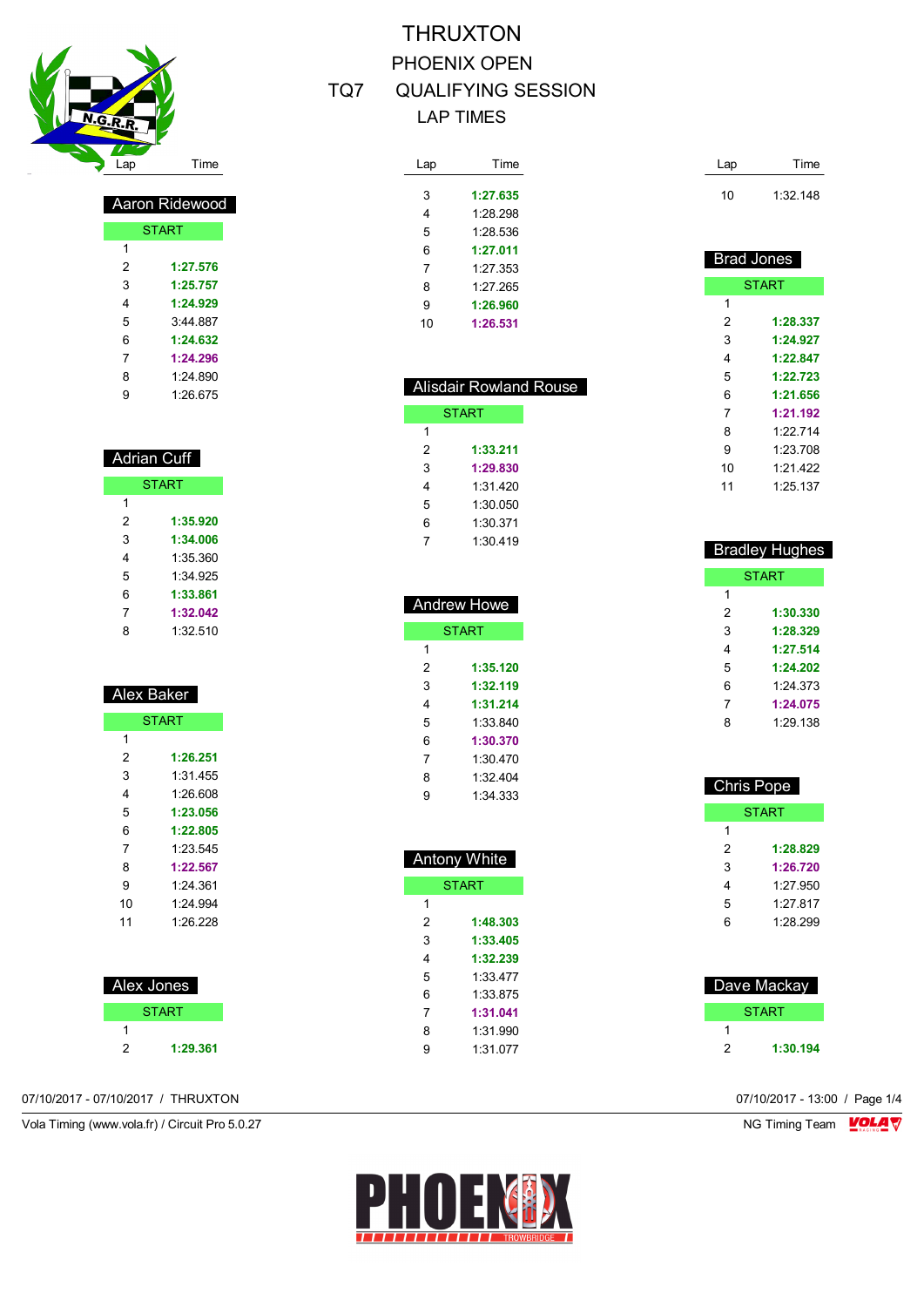Ï

| Lap | Time     |
|-----|----------|
| 3   | 1:27.099 |
| 4   | 1.27691  |
| 5   | 1:26.801 |
| 6   | 1:28.783 |
|     | 3:45.970 |
|     |          |

| David Cleave |              |  |  |
|--------------|--------------|--|--|
|              | <b>START</b> |  |  |
| 1            |              |  |  |
| 2            | 1:33.684     |  |  |
| 3            | 1:27.703     |  |  |
| 4            | 1:26.958     |  |  |
| 5            | 1.27 882     |  |  |
| 6            | 1.27214      |  |  |
| 7            | 1.28102      |  |  |
| 8            | 1.28.221     |  |  |
| 9            | 1:27.132     |  |  |
| 10           | 1:28.043     |  |  |

| <b>Gary Stevens</b> |          |  |
|---------------------|----------|--|
| <b>START</b>        |          |  |
| 1                   |          |  |
| 2                   | 1:26.169 |  |
| 3                   | 1:24.545 |  |
| 4                   | 1:24.343 |  |
| 5                   | 1:23.271 |  |
| 6                   | 1:22.610 |  |
| 7                   | 1.24.683 |  |
| 8                   | 1:26.152 |  |
| 9                   | 3.44.931 |  |

| Gavin Martin |              |
|--------------|--------------|
|              | <b>START</b> |
| 1            |              |
| 2            | 1:40.354     |
| 3            | 1:38.477     |
| 4            | 1:38.312     |
| 5            | 1:38.030     |
|              |              |

| <b>Glen Phillips</b> |          |  |
|----------------------|----------|--|
| <b>START</b>         |          |  |
| 1                    |          |  |
| 2                    | 1:36.343 |  |
| 3                    | 1:33.203 |  |
| 4                    | 1:34 043 |  |
| 5                    | 1:35 116 |  |
| 6                    | 1:33 797 |  |
| 7                    | 1:33 872 |  |
| ጸ                    | 1:39 581 |  |
|                      |          |  |

| Lap                | Time         |
|--------------------|--------------|
| <b>Greg Allsop</b> |              |
|                    | <b>START</b> |
| 1                  |              |
| 2                  | 1:27.897     |
| 3                  | 1:27.244     |
| 4                  | 1:25.000     |
| 5                  | 1:23.411     |
| 6                  | 1:22.982     |
| 7                  | 1:22.656     |
| 8                  | 1:22.448     |
| 9                  | 1.22.972     |

| lan Hellier |              |  |  |
|-------------|--------------|--|--|
|             | <b>START</b> |  |  |
| 1           |              |  |  |
| 2           | 1:37.658     |  |  |
| 3           | 1:33.847     |  |  |
| 4           | 1:33.448     |  |  |
| 5           | 1:34 870     |  |  |
| 6           | 1:35 648     |  |  |
| 7           | 1:34.072     |  |  |
| 8           | 1:35.279     |  |  |
| 9           | 1:37 535     |  |  |
| 10          | 1:37 513     |  |  |
|             |              |  |  |

| James Kiff   |          |  |
|--------------|----------|--|
| <b>START</b> |          |  |
| 1            |          |  |
| 2            | 1:24.847 |  |
| 3            | 1:25.515 |  |
| 4            | 1.24 947 |  |
| 5            | 1:23.582 |  |
| 6            | 1:23.559 |  |
| 7            | 1:23.537 |  |
| 8            | 1:23.747 |  |
| g            | 1:25.258 |  |
|              |          |  |

| Jason Wyeth  |              |  |
|--------------|--------------|--|
|              | <b>START</b> |  |
| 1            |              |  |
| 2            | 1:52.901     |  |
| 3            | 1:50.990     |  |
| 4            | 1:49.206     |  |
| 5            | 1:47.567     |  |
| 6            | 1:44.708     |  |
| 7            | 1:42.637     |  |
|              |              |  |
|              |              |  |
| John Denbow  |              |  |
| <b>START</b> |              |  |
| 1            |              |  |

| Time     |
|----------|
| 1:40.272 |
|          |
| 1:36.636 |
| 1:34.338 |
| 1:33.719 |
| 1:35.036 |
| 1:32.926 |
|          |

| John Dudman |              |  |
|-------------|--------------|--|
|             | <b>START</b> |  |
| 1           |              |  |
| 2           | 1:36.710     |  |
| 3           | 1:36 801     |  |
| 4           | 1:35.390     |  |
| 5           | 1:33.961     |  |
| 6           | 1:35.966     |  |
| 7           | 1:33.376     |  |
| 8           | 1:33.224     |  |
| 9           | 1:34 162     |  |

| Josh Day |              |
|----------|--------------|
|          | <b>START</b> |
| 1        |              |
| 2        | 1:23.109     |
| 3        | 1:21.026     |
| 4        | 1:20.968     |
| 5        | 2.20.450     |
| 6        | 1:28.866     |
| 7        | 1:18.979     |
| 8        | 1:19 733     |

| Kayla Barrington |              |  |
|------------------|--------------|--|
|                  | <b>START</b> |  |
| 1                |              |  |
| 2                | 1:33.375     |  |
| 3                | 1:30.774     |  |
| 4                | 1:28.464     |  |
| 5                | 4:42.052     |  |
| 6                | 1.29284      |  |
| 7                | 1.29.060     |  |
| ጸ                | 1:30.356     |  |

| Lukasz Gaslawski |              |  |
|------------------|--------------|--|
|                  | <b>START</b> |  |
| 1                |              |  |
| 2                | 1:27.104     |  |
| 3                | 1:25.051     |  |
| 4                | 1:24.732     |  |
| 5                | 1:23.876     |  |
| 6                | 1:22.815     |  |
| 7                | 1.24 016     |  |
| 8                | 4:36 876     |  |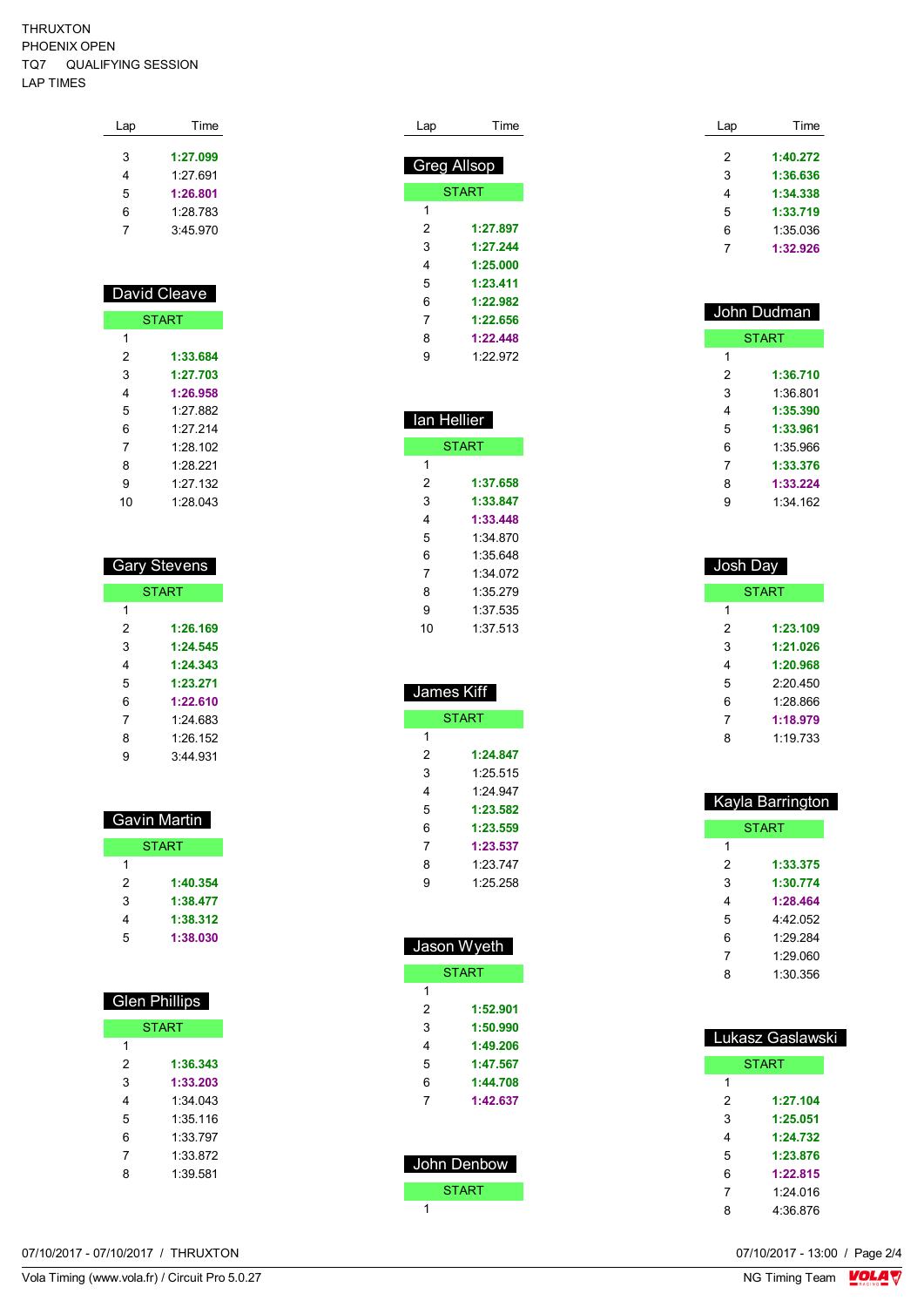| Lap         | Time         |
|-------------|--------------|
|             |              |
| Luke Bailey |              |
|             | <b>START</b> |
| 1           |              |
| 2           | 1:34.389     |
| 3           | 1:31.691     |
|             | 1:30.340     |

#### Luke Jones START **1:25.180 1:22.072** 1:22.900 **1:21.078**

| 5  | 1:21.078 |
|----|----------|
| 6  | 1:20.919 |
| 7  | 1:21.689 |
| 8  | 1.22706  |
| Й  | 1:23.867 |
| 10 | 1.22 172 |
| 11 | 1:21.838 |

| Mark Ball |              |
|-----------|--------------|
|           | <b>START</b> |
| 1         |              |
| 2         | 1:32.660     |
| 3         | 1:30.320     |
| 4         | 1:31 929     |
| 5         | 1.30.504     |
| 6         | 1:31 883     |
| 7         | 1:29.759     |
| 8         | 1:31 080     |
| 9         | 1:29.808     |
| 10        | 1:31.181     |

| Mark Compton |              |  |
|--------------|--------------|--|
|              | <b>START</b> |  |
| 1            |              |  |
| 2            | 1:26.093     |  |
| 3            | 1:25.446     |  |
| 4            | 1:25.639     |  |
| 5            | 1:24.709     |  |
| 6            | 1:22.725     |  |
| 7            | 1:23.691     |  |
| 8            | 1.23.901     |  |
| 9            | 1.24 708     |  |
| 10           | 1.24 197     |  |
| 11           | 1:23.355     |  |
|              |              |  |
|              |              |  |

 Mark Hughes **START** 

| Lap | Time     |
|-----|----------|
|     |          |
| 1   |          |
| 2   | 1:34.401 |
| 3   | 1:29.359 |
| 4   | 1:27.843 |
| 5   | 1:27.423 |
| 6   | 1:27.274 |
| 7   | 1.28.378 |
| 8   | 1:26.960 |
| 9   | 1:27.076 |
| 10  | 1:28.112 |

|   | Martin Thrower |
|---|----------------|
|   | <b>START</b>   |
| 1 |                |
| 2 | 1:37.093       |
| 3 | 1:31.806       |
| 4 | 1:30.808       |
| 5 | 1:30.545       |
| 6 | 1:29.400       |
| 7 | 1:28.902       |
|   |                |

| Max Symonds |              |  |
|-------------|--------------|--|
|             | <b>START</b> |  |
| 1           |              |  |
| 2           | 1:23.589     |  |
| 3           | 1:22.433     |  |
| 4           | 1.22867      |  |
| 5           | 1.23 105     |  |
| 6           | 1:21.638     |  |
| 7           | 3.10996      |  |
| 8           | 1.28.225     |  |
| g           | 1.26336      |  |
|             |              |  |

| Michael Russell |          |  |
|-----------------|----------|--|
| <b>START</b>    |          |  |
| 1               |          |  |
| 2               | 1:26.425 |  |
| 3               | 1:26.026 |  |
| 4               | 1:24.567 |  |
| 5               | 1:24.213 |  |

| Neil Appleton |  |  |
|---------------|--|--|
| <b>START</b>  |  |  |
|               |  |  |
| 1:32.154      |  |  |
| 1:31.472      |  |  |
| 1:31.156      |  |  |
| 1:31.043      |  |  |
| 1:30.913      |  |  |
| 1:30.278      |  |  |
| 1:29.353      |  |  |
|               |  |  |

| Lap | Time     |
|-----|----------|
| 9   | 1:28.488 |
| 10  | 1:31.258 |

| <b>Neil Sutton</b> |              |  |  |
|--------------------|--------------|--|--|
|                    | <b>START</b> |  |  |
| 1                  |              |  |  |
| 2                  | 1:35.282     |  |  |
| 3                  | 1:30.838     |  |  |
| 4                  | 1:28.809     |  |  |
| 5                  | 1:28.746     |  |  |
| 6                  | 1:30.141     |  |  |
| 7                  | 1.29.242     |  |  |
| 8                  | 1.28.982     |  |  |
| 9                  | 1:28.587     |  |  |

| Nick Leach   |          |  |
|--------------|----------|--|
| <b>START</b> |          |  |
| 1            |          |  |
| 2            | 1:34.677 |  |
| 3            | 1:31.931 |  |
| 4            | 1:32.205 |  |
| 5            | 1:30.198 |  |
| 6            | 1:30 839 |  |
| 7            | 1:31 093 |  |
| ឧ            | 1:30.706 |  |

| <b>Nick Sansom</b> |          |  |
|--------------------|----------|--|
| <b>START</b>       |          |  |
| 1                  |          |  |
| 2                  | 1:32.082 |  |
| 3                  | 1:29.653 |  |
| 4                  | 3:30 729 |  |
| 5                  | 1:31.577 |  |
| 6                  | 1:29.170 |  |
| 7                  | 1:28.143 |  |
| 8                  | 1:29.030 |  |
| 9                  | 1.29 251 |  |
|                    |          |  |

|   | <b>Nick Williamson</b> |
|---|------------------------|
|   | <b>START</b>           |
| 1 |                        |
| 2 | 1:25.896               |
| 3 | 1:25.484               |
| 4 | 1:25.391               |
| 5 | 1:24.471               |
| 6 | 1:22.893               |
|   |                        |
|   |                        |

 Paul Dyer START **START**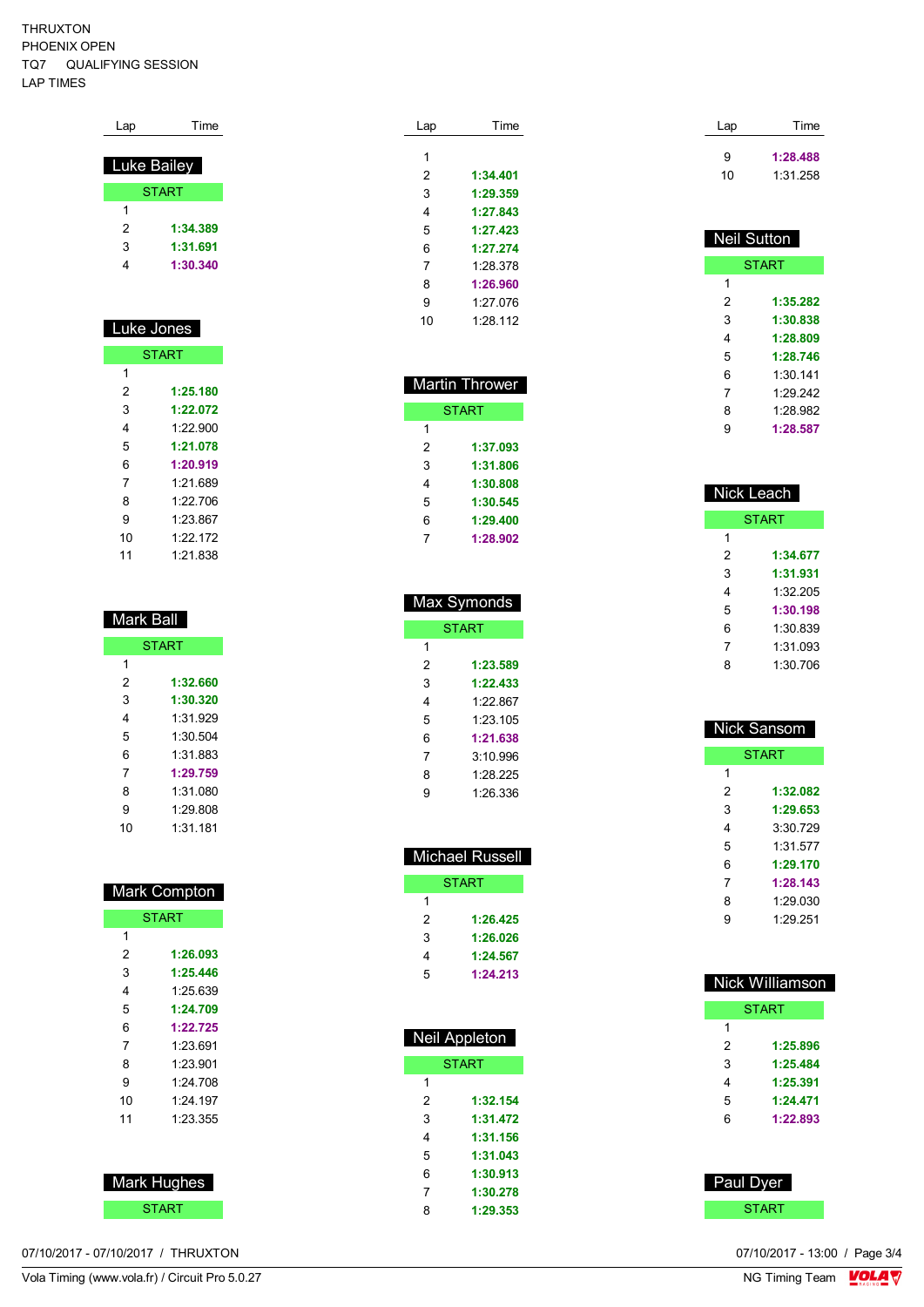| Lap | Time     |  |
|-----|----------|--|
|     |          |  |
| 1   |          |  |
| 2   | 1:43.047 |  |
| 3   | 1:43.043 |  |
| 4   | 1:39.964 |  |
| 5   | 1:40 705 |  |
|     |          |  |

| Peter Carr   |          |  |
|--------------|----------|--|
| <b>START</b> |          |  |
|              |          |  |
| 1            |          |  |
| 2            | 1:34.107 |  |
| 3            | 1:28.746 |  |
| 4            | 1:26.722 |  |
| 5            | 1.27 633 |  |
| 6            | 1:31.245 |  |
| 7            | 1.27 475 |  |
| 8            | 1:27.642 |  |
| 9            | 1:26.129 |  |

| <b>Sam Thompson</b> |          |  |
|---------------------|----------|--|
| <b>START</b>        |          |  |
| 1                   |          |  |
| 2                   | 1:24.148 |  |
| 3                   | 1:23.754 |  |
| 4                   | 1:23.290 |  |
| 5                   | 1:21.405 |  |
| 6                   | 1.22 975 |  |
| 7                   | 1.22.261 |  |
| 8                   | 1:23.024 |  |
| 9                   | 1.22.284 |  |
| 10                  | 1.23 774 |  |

| <b>Scott Pitchers</b> |          |  |
|-----------------------|----------|--|
| <b>START</b>          |          |  |
| 1                     |          |  |
| 2                     | 1:31.824 |  |
| 3                     | 1:28.910 |  |
| 4                     | 1:28.022 |  |
| 5                     | 1:27.824 |  |
| 6                     | 1:26.230 |  |
| 7                     | 1.27 226 |  |
| 8                     | 1.27824  |  |
| 9                     | 1.27.366 |  |
| 10                    | 1.27 769 |  |
|                       |          |  |

| <b>Scott Preece</b> |          |
|---------------------|----------|
| <b>START</b>        |          |
| 1                   |          |
| 2                   | 1:30.826 |
| 3                   | 1:28.955 |
| 4                   | 1.29.231 |
| 5                   | 1:27.549 |

| Lap | Time     |
|-----|----------|
| 6   | 1:26.530 |
|     | 1:27.002 |
| 8   | 1:26.343 |
|     |          |

| <b>Terry Merritt</b> |          |  |  |  |
|----------------------|----------|--|--|--|
| <b>START</b>         |          |  |  |  |
| 1                    |          |  |  |  |
| 2                    | 1:32.253 |  |  |  |
| 3                    | 1:27.628 |  |  |  |
| 4                    | 1:25.198 |  |  |  |
| 5                    | 1:25.824 |  |  |  |
| 6                    | 1:24.764 |  |  |  |
| 7                    | 1:24.674 |  |  |  |
| 8                    | 1:24.529 |  |  |  |
| 9                    | 1.25.241 |  |  |  |
| 10                   | 1:25.239 |  |  |  |
| 11                   | 1:24.362 |  |  |  |
|                      |          |  |  |  |

| <b>Wayne Pither</b> |          |  |  |  |
|---------------------|----------|--|--|--|
| <b>START</b>        |          |  |  |  |
| 1                   |          |  |  |  |
| 2                   | 1:35.948 |  |  |  |
| 3                   | 1:32.375 |  |  |  |
| 4                   | 1:30.364 |  |  |  |
| 5                   | 1:32.288 |  |  |  |
| հ                   | 1:31 285 |  |  |  |

| <b>William Holland</b> |  |  |  |  |
|------------------------|--|--|--|--|
| <b>START</b>           |  |  |  |  |
|                        |  |  |  |  |
| 1:27.650               |  |  |  |  |
| 1:26.532               |  |  |  |  |
| 1.29048                |  |  |  |  |
| 1:26.223               |  |  |  |  |
| 3:56.622               |  |  |  |  |
| 1.26.449               |  |  |  |  |
| 1:26.890               |  |  |  |  |
|                        |  |  |  |  |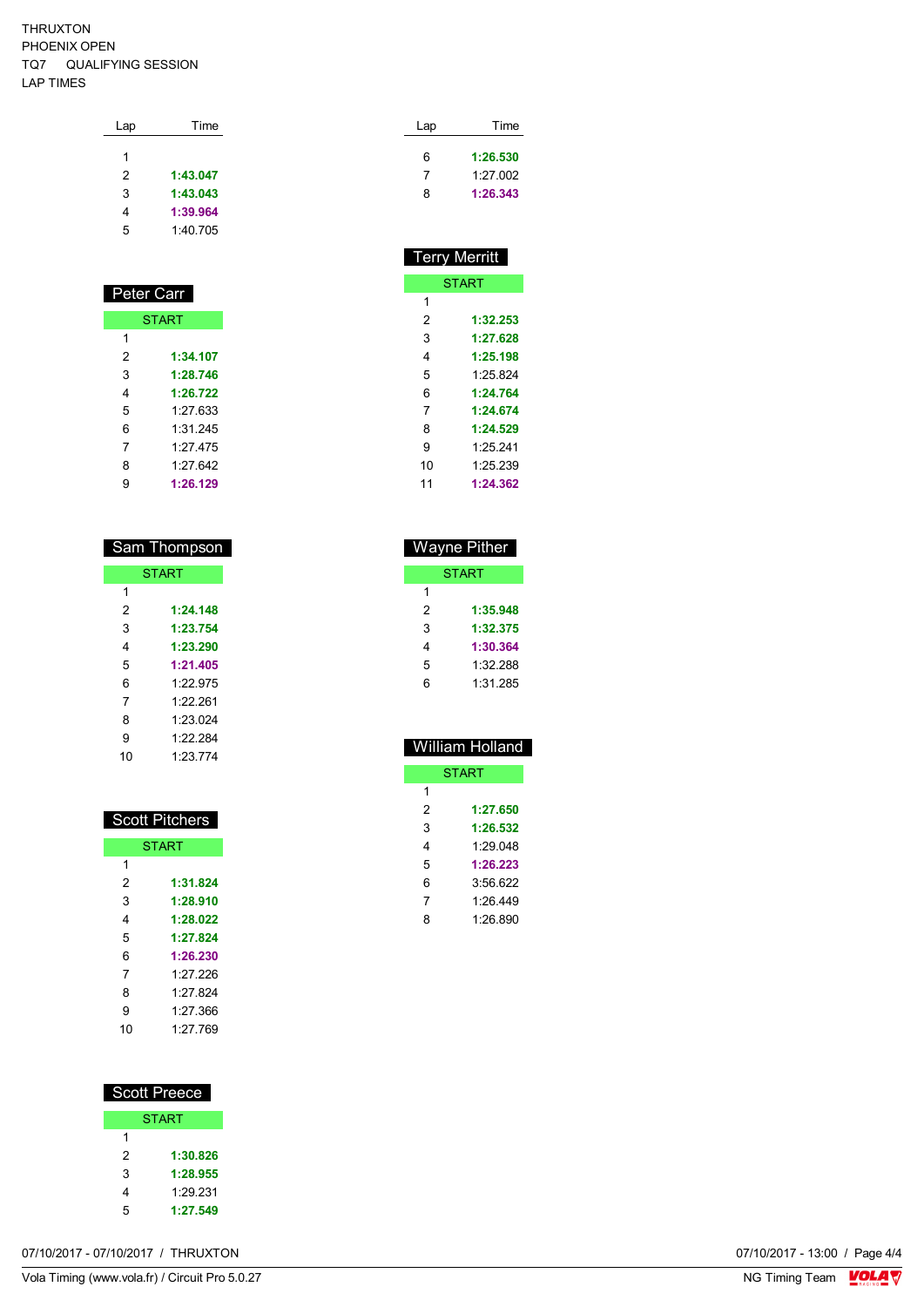

## THRUXTON PHOENIX OPEN RACE 17 ROUND 14 - RACE STARTING GRID

9 Laps = 21.204 Km

|        |                 | - Pole -               |                    |                   |                 |                      |                       |
|--------|-----------------|------------------------|--------------------|-------------------|-----------------|----------------------|-----------------------|
| $-1-$  | $\mathbf{2}$    | Josh Day               | 85                 | <b>Brad Jones</b> | 50              | Sam Thompson         |                       |
| $-2-$  |                 | 21                     | Max Symonds        | 289               | Greg Allsop     | 221                  | Alex Baker            |
| $-3-$  | 211             | Gary Stevens           | 69                 | Mark Compton      | 46              | Lukasz Gaslawski     |                       |
| $-4-$  |                 | 16                     | Nick Williamson    | 197               | James Kiff      | 36                   | <b>Bradley Hughes</b> |
| $-5-$  | 222             | Michael Russell        | 66                 | Aaron Ridewood    | 122             | <b>Terry Merritt</b> |                       |
| $-6-$  |                 | 27                     | Peter Carr         | 93                | William Holland | 8                    | <b>Scott Pitchers</b> |
| $-7-$  | 234             | <b>Scott Preece</b>    | 888                | Alex Jones        | 11              | Chris Pope           |                       |
| $-8-$  |                 | 22                     | Dave Mackay        | 34                | David Cleave    | 151                  | Mark Hughes           |
| $-9-$  | $5\phantom{.0}$ | Nick Sansom            | 115                | Kayla Barrington  | 40              | Neil Appleton        |                       |
| $-10-$ |                 | 92                     | <b>Neil Sutton</b> | 199               | Martin Thrower  | 105                  | Mark Ball             |
| $-11-$ | 116             | Alisdair Rowland Rouse | 131                | Nick Leach        | 129             | Luke Bailey          |                       |
| $-12-$ |                 | 31                     | Wayne Pither       | 97                | Andrew Howe     | 29                   | Antony White          |
| $-13-$ | 88              | <b>Adrian Cuff</b>     | 24                 | John Denbow       | 414             | <b>Glen Phillips</b> |                       |
| $-14-$ |                 | 28                     | John Dudman        | 48                | Ian Hellier     | 15                   | Gavin Martin          |
| $-15-$ | 361             | Paul Dyer              | 133                | Jason Wyeth       |                 |                      |                       |

07/10/2017 - 07/10/2017 / THRUXTON 07/10/2017 - 13:02 / Page 1/2

Vola Timing (www.vola.fr) / Circuit Pro 5.0.27 NG Timing Team VOLA V

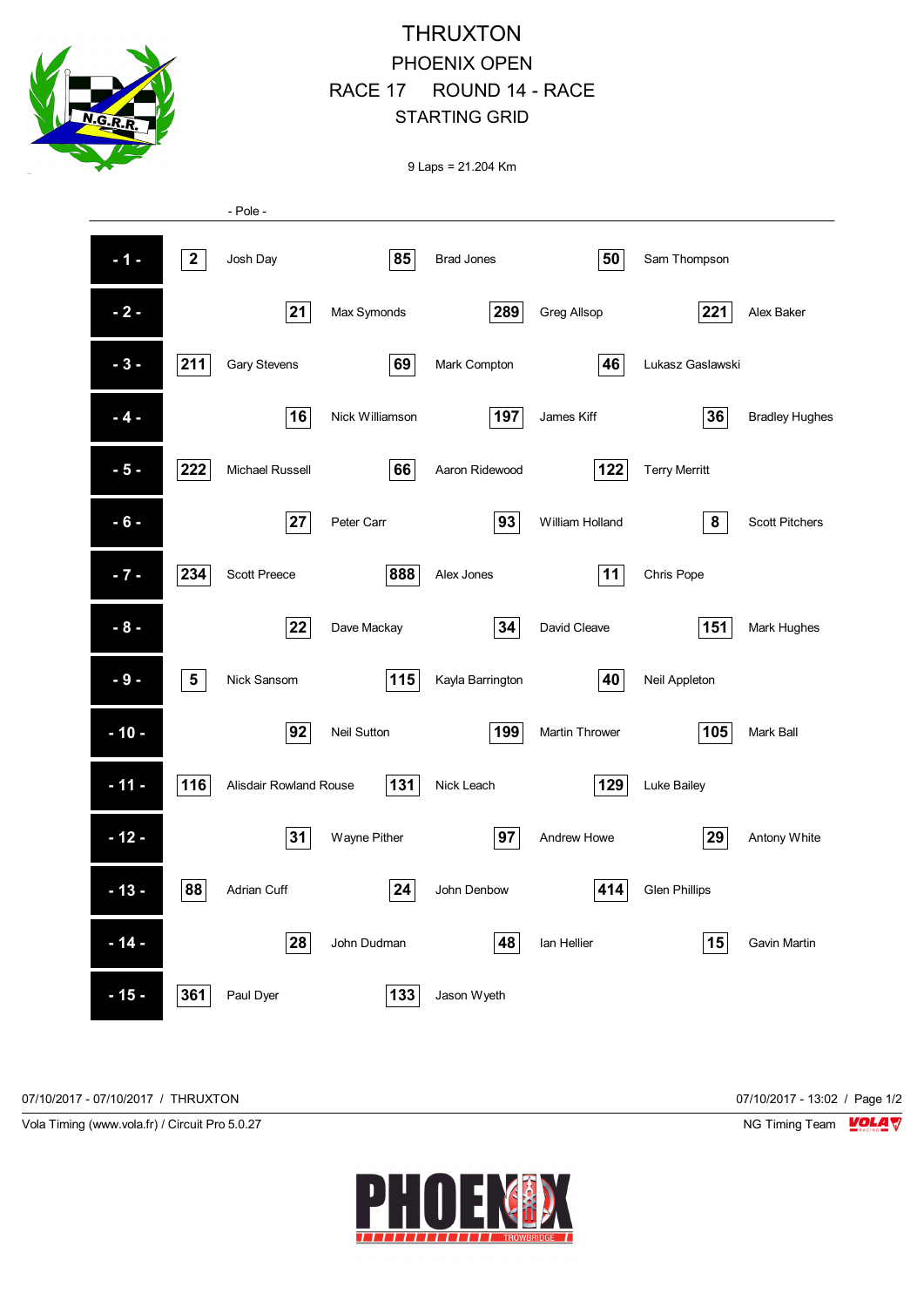THRUXTON PHOENIX OPEN RACE 17 ROUND 14 - RACE STARTING GRID

07/10/2017 - 13:02 / Page 2/2<br>NG Timing Team  $\sqrt{\frac{1}{2}}$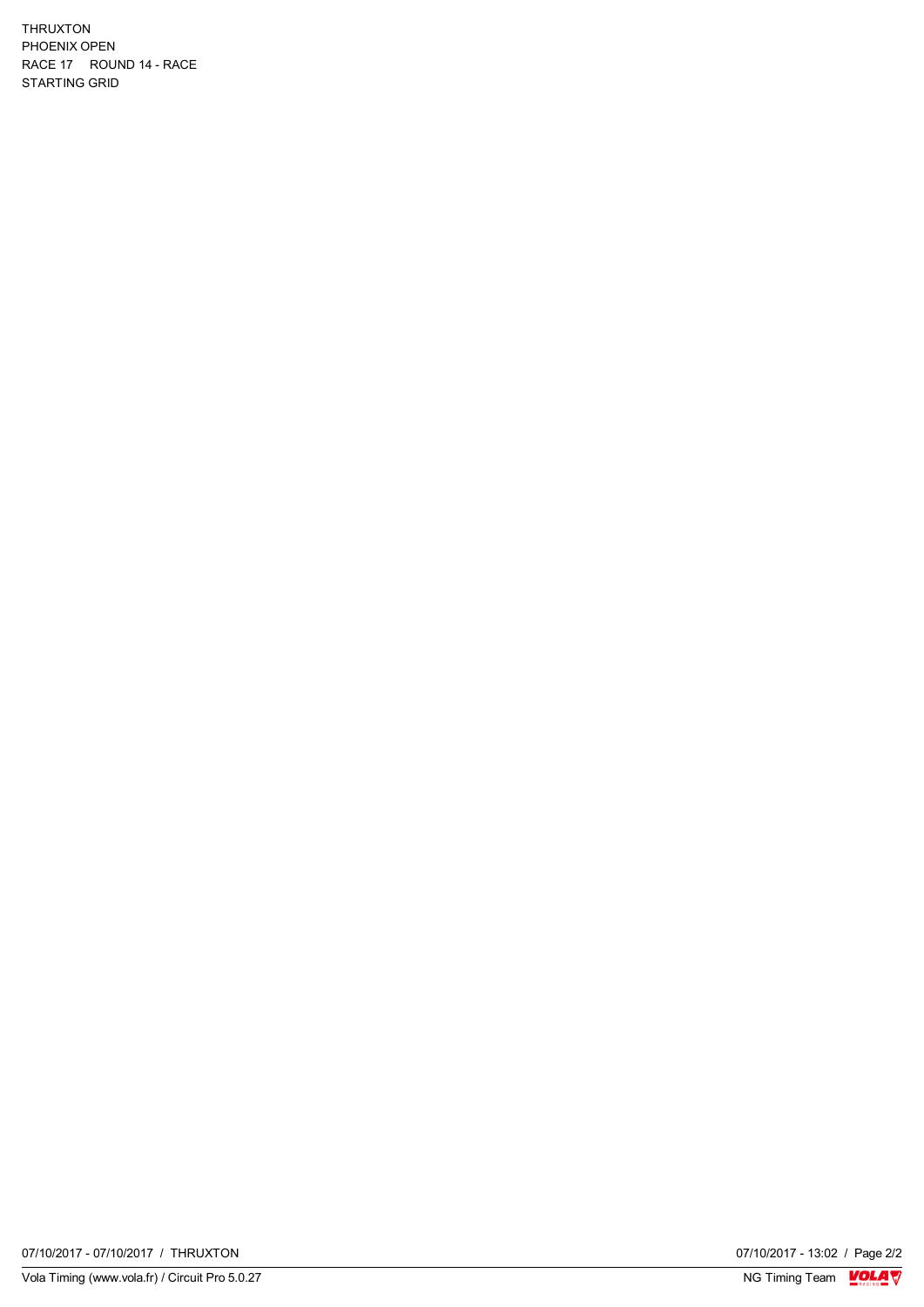

## THRUXTON PHOENIX OPEN RACE 17 ROUND 14 - RACE Start time: 16:30 Distance: 21.24 miles Weather: Cloudy Track: Dry

| <b>Rnk</b>   | Num            | Rider                           | Machine              | Town/Sponsor                      | Laps | Time                   | Gap       | Average | B.Lap    | Speed  |
|--------------|----------------|---------------------------------|----------------------|-----------------------------------|------|------------------------|-----------|---------|----------|--------|
| 1            | $\overline{2}$ | Josh Day                        | Kawasaki ZX10R       | Kendrick & Spalding               | 9    | 11:55.157              |           | 106.73  | 1:17.852 | 108.94 |
| $\mathbf{2}$ | 85             | <b>Brad Jones</b>               | Kawasaki ZX10        | <b>Palmer Plastering</b>          | 9    | 12:01.507              | $+6.350$  | 105.79  | 1:19.231 | 107.04 |
| 3            | 289            | <b>Greg Allsop</b>              | Yamaha R1            | Allsop Construction Services L    | 9    | 12:09.577 +14.420      |           | 104.62  | 1:20.068 | 105.92 |
| 4            | 182            | <b>Luke Jones</b>               | Yamaha R6            | Hereford                          | 9    | 12:09.837 +14.680      |           | 104.59  | 1:18.758 | 107.69 |
| 5            | 50             | Sam Thompson                    | Kawasaki ZX6R        | 2 Wheels Warehouse                | 9    | 12:10.312 +15.155      |           | 104.52  | 1:20.045 | 105.96 |
| 6            | 21             | <b>Max Symonds</b>              | Kawasaki ZX6R        | 3 County Locksmiths               | 9    | 12:12.919 +17.762      |           | 104.15  | 1:20.009 | 106.00 |
| 7            | 197            | <b>James Kiff</b>               |                      |                                   | 9    | 12:19.400              | $+24.243$ | 103.23  | 1:20.978 | 104.73 |
| 8            | 69             | <b>Mark Compton</b>             | Suzuki GSXR 1000 RZA | <b>Driftwood Mechanical</b>       | 9    | 12:20.431              | $+25.274$ | 103.09  | 1:20.907 | 104.83 |
| 9            | 46             | Lukasz Gaslawski                | Honda CBR 1000       | Marc Hale Racing                  | 9    | 12:22.131              | $+26.974$ | 102.85  | 1:21.434 | 104.15 |
| 10           | 16             | <b>Nick Williamson</b>          | Suzuki GSXR 1000     | <b>RBM</b>                        | 9    | 12:26.654 +31.497      |           | 102.23  | 1:21.767 | 103.72 |
| 11           | 66             | Aaron Ridewood                  | Yamaha R6            | Louigi Moto / Mum & Dad           | 9    | 12:27.967 +32.810      |           | 102.05  | 1:21.812 | 103.67 |
| 12           | 211            | <b>Gary Stevens</b>             | <b>BMW S1000 RR</b>  | Radstock                          | 9    | 12:28.269 +33.112      |           | 102.01  | 1:21.766 | 103.73 |
| 13           | 221            | <b>Alex Baker</b>               | Yamaha R6            | <b>BBR Roofing</b>                | 9    | 12:28.596 +33.439      |           | 101.97  | 1:21.892 | 103.57 |
| 14           | 27             | <b>Peter Carr</b>               | Kawasaki ZX10        | <b>Pistol Racing</b>              | 9    | 12:29.096 +33.939      |           | 101.90  | 1:21.617 | 103.91 |
| 15           | 36             | <b>Bradley Hughes</b>           | Kawasaki ZX10R       | Brad H Racinq                     | 9    | 12:32.428 +37.271      |           | 101.45  | 1:22.226 | 103.14 |
| 16           | 22             | Dave Mackay                     | Ducati 899 Panigale  | <b>True Heroes Racing</b>         | 9    | 12:37.981 +42.824      |           | 100.70  | 1:22.489 | 102.82 |
| 17           | 122            | <b>Terry Merritt</b>            | <b>BMW S1000 RR</b>  | <b>Rideworx TDM Racing</b>        | 9    | 12:38.735 +43.578      |           | 100.60  | 1:22.626 | 102.65 |
| 18           | 8              | <b>Scott Pitchers</b>           | Ducati 959 Panigale  | Saul Bros Racing                  | 9    | 12:40.272 +45.115      |           | 100.40  | 1:23.409 | 101.68 |
| 19           | 11             | <b>Chris Pope</b>               | Yamaha R1            | <b>AFB Motorcycles</b>            | 9    | 12:54.095 +58.938      |           | 98.61   | 1:23.686 | 101.35 |
| 20           | 115            | Kayla Barrington                | Triumph Daytona 675  | TKB Racing / Rock Oil             | 9    | 12:58.961 +1:03.804    |           | 97.99   | 1:24.728 | 100.10 |
| 21           | 888            | <b>Alex Jones</b>               | Yamaha R6            | Taylor Wimpey / Eurofresh / TK    | 9    | 13:00.122 +1:04.965    |           | 97.84   | 1:24.896 | 99.90  |
| 22           | 93             | <b>William Holland</b>          | Suzuki SFV 650 Gladi | <b>JHS Racing</b>                 | 9    | 13:01.614 +1:06.457    |           | 97.66   | 1:25.053 | 99.72  |
| 23           | 92             | <b>Neil Sutton</b>              | Kawasaki ZX9R        | Paul Haggett                      | 9    | 13:01.880 +1:06.723    |           | 97.62   | 1:25.035 | 99.74  |
| 24           | 199            | <b>Martin Thrower</b>           | Ducati 959           | <b>PDQ Precision Ltd</b>          | 9    | $13:11.025 +1:15.868$  |           | 96.50   | 1:25.930 | 98.70  |
| 25           | 234            | <b>Scott Preece</b>             | <b>BMW S1000 RR</b>  | Preece & Kennedy                  | 9    | $13:11.059 + 1:15.902$ |           | 96.49   | 1:26.303 | 98.27  |
| 26           | 105            | <b>Mark Ball</b>                | Kawasaki ZX10R       | Hedge End                         | 9    | 13:16.616 +1:21.459    |           | 95.82   | 1:26.758 | 97.76  |
| 27           | 29             | <b>Antony White</b>             | Yamaha R6            | Classic Memorials Keynsham        | 9    | 13:18.814 +1:23.657    |           | 95.55   | 1:26.184 | 98.41  |
| 28           | 97             | <b>Andrew Howe</b>              | Ducati Panigale 959  | <b>FHL Ducati</b>                 | 9    | 13:23.042 +1:27.885    |           | 95.05   | 1:26.987 | 97.50  |
| 29           | 88             | <b>Adrian Cuff</b>              | Honda CBR 1000 RR    | Qwikfast                          | 8    | 12:12.900              | $+1$ Lap  | 92.58   | 1:28.810 | 95.50  |
| 30           | 131            | <b>Nick Leach</b>               | Suzuki GSXR 750 K6   | Atherington Umberleigh            | 8    | 12:15.197              | $+1$ Lap  | 92.29   | 1:28.783 | 95.53  |
| 31           | 24             | John Denbow                     | <b>BMW S1000 RR</b>  | <b>JFD Trawlers Ltd</b>           | 8    | 12:17.080              | $+1$ Lap  | 92.05   | 1:29.860 | 94.38  |
| 32           | 28             | John Dudman                     | M V Augusta F3 675   | <b>Dudman Electrical Services</b> | 8    | 12:17.198              | $+1$ Lap  | 92.04   | 1:30.230 | 93.99  |
| 33           | 34             | <b>David Cleave</b>             | Suzuki GSXR 600      | Stalbridge                        | 8    | 12:17.371              | +1 Lap    | 92.01   | 1:25.796 | 98.85  |
| 34           | 414            | <b>Glen Phillips</b>            | Yamaha R1            | Gap Motorcycles                   | 8    | 12:19.120              | $+1$ Lap  | 91.80   | 1:30.032 | 94.20  |
| 35           | 361            | <b>Paul Dyer</b>                | Yamaha R1            | A F B Motorcyles                  | 8    | 12:31.130              | $+1$ Lap  | 90.33   | 1:31.038 | 93.16  |
| 36           | 48             | lan Hellier                     | Kawasaki ZX6R        | P D Q Precision Ltd               | 8    | 12:33.541              | $+1$ Lap  | 90.04   | 1:32.116 | 92.07  |
|              |                | Best lap: 2 Josh Day - 1:17.852 |                      |                                   |      |                        |           |         |          |        |

DNFs

|     | <b>Nick Sansom</b>     | Honda 250           | Southampton                    | +9 Laps | 1:26.504 | 98.04 |
|-----|------------------------|---------------------|--------------------------------|---------|----------|-------|
|     | <b>Gavin Martin</b>    | <b>BMW HP4 1000</b> | <b>Ferndown Dorset</b>         | +9 Laps | 1:34.041 | 90.19 |
| 31  | <b>Wayne Pither</b>    | Yamaha R1           | A J P Racing / Supreme Enginee | +9 Laps | 1:25.969 | 98.65 |
| 133 | Jason Wyeth            | Yamaha R1           | JB Clearance & Landscaping     | +9 Laps |          |       |
| 222 | <b>Michael Russell</b> | Ducati 899 Panigale | True Heroes Racing             | +9 Laps |          |       |

#### **90% of WINNER'S AVERAGE RACE SPEED - 96.06 mph**

**No 2 - Josh Day - NEW OUTRIGHT CLUB LAP RECORD**

07/10/2017 - 07/10/2017 / THRUXTON 07/10/2017 - 16:47 / Page 1/1





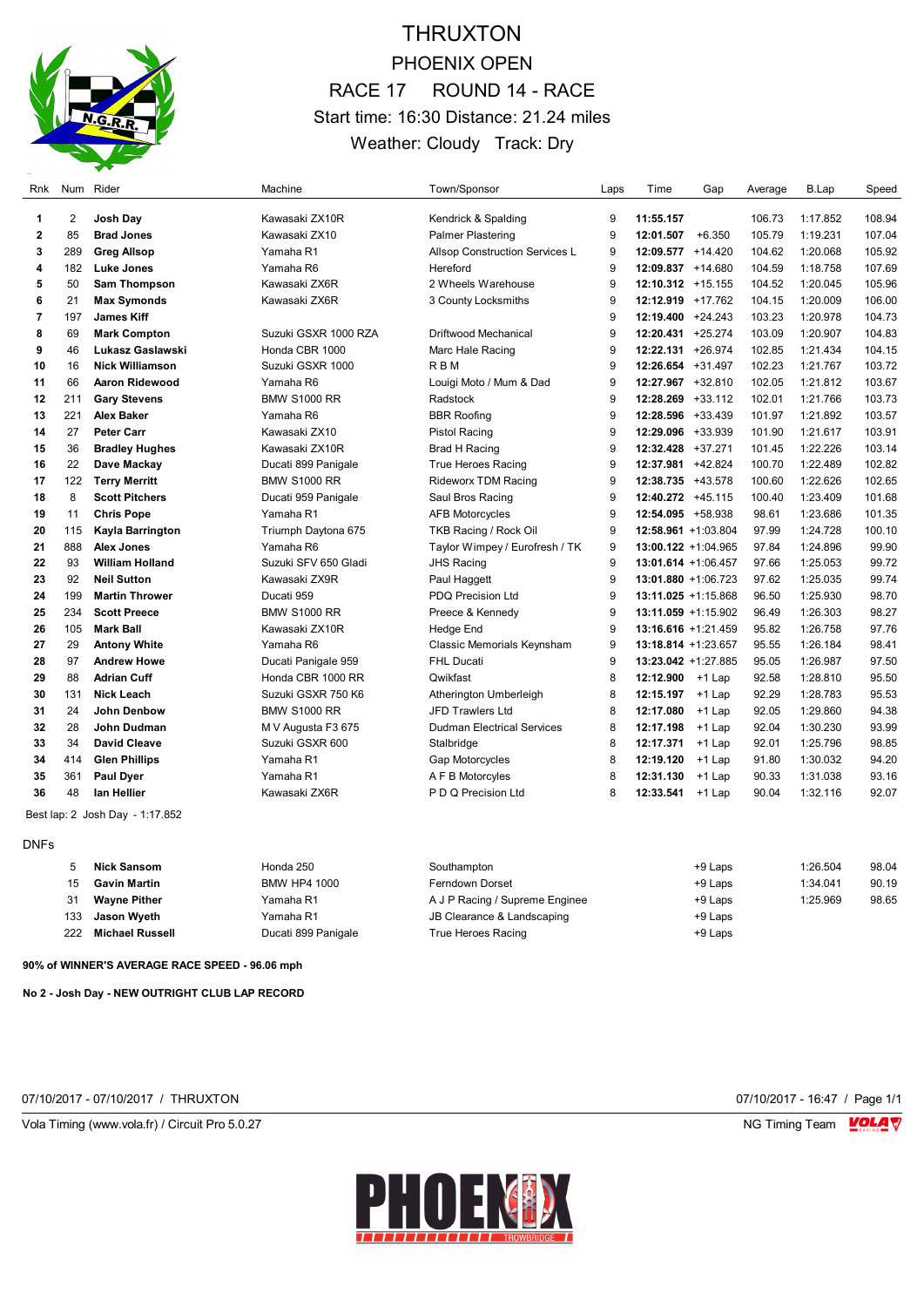

| Aaron Ridew <u>ood</u> |          |  |  |  |
|------------------------|----------|--|--|--|
| <b>START</b>           |          |  |  |  |
| 1                      |          |  |  |  |
| 2                      | 1:21.910 |  |  |  |
| 3                      | 1:21.812 |  |  |  |
| 4                      | 1.22314  |  |  |  |
| 5                      | 1.22.393 |  |  |  |
| 6                      | 1.22790  |  |  |  |
| 7                      | 1.22 756 |  |  |  |
| 8                      | 1.23 110 |  |  |  |
| 9                      | 1.22 671 |  |  |  |

| Adrian Cuff  |          |  |  |  |  |
|--------------|----------|--|--|--|--|
| <b>START</b> |          |  |  |  |  |
| 1            |          |  |  |  |  |
| 2            | 1:31.550 |  |  |  |  |
| 3            | 1:30.906 |  |  |  |  |
| 4            | 1:30.025 |  |  |  |  |
| 5            | 1:31.547 |  |  |  |  |
| 6            | 1:29.077 |  |  |  |  |
| 7            | 1:28.810 |  |  |  |  |
| 8            | 1:29.375 |  |  |  |  |

| Alex Baker |              |  |  |
|------------|--------------|--|--|
|            | <b>START</b> |  |  |
| 1          |              |  |  |
| 2          | 1:22.092     |  |  |
| 3          | 1:21.892     |  |  |
| 4          | 1.22 507     |  |  |
| 5          | 1.22864      |  |  |
| 6          | 1:22.198     |  |  |
| 7          | 1.23 712     |  |  |
| 8          | 1.22.880     |  |  |
| 9          | 1.22.902     |  |  |
|            |              |  |  |
|            |              |  |  |

| Alex Jones   |          |  |  |  |
|--------------|----------|--|--|--|
| <b>START</b> |          |  |  |  |
| 1            |          |  |  |  |
| 2            | 1:26.715 |  |  |  |
| 3            | 1:25.918 |  |  |  |
|              | 1:25.821 |  |  |  |

### 07/10/2017 - 07/10/2017 / THRUXTON 07/10/2017 - 16:45 / Page 1/4

Vola Timing (www.vola.fr) / Circuit Pro 5.0.27 NG Timing Team MC Timing Team MC Timing Team M

## THRUXTON PHOENIX OPEN RACE 17 ROUND 14 - RACE LAP TIMES

| Lap | Time     |
|-----|----------|
|     |          |
| 5   | 1:25.393 |
| 6   | 1.25.409 |
| 7   | 1:25.081 |
| 8   | 1:24.896 |
| 9   | 1:25.176 |
|     |          |

| <b>Andrew Howe</b> |              |  |
|--------------------|--------------|--|
|                    | <b>START</b> |  |
| 1                  |              |  |
| 2                  | 1:27.725     |  |
| 3                  | 1:26.987     |  |
| 4                  | 1.27 637     |  |
| 5                  | 1.27 453     |  |
| 6                  | 1:28 831     |  |
| 7                  | 1.28 865     |  |
| 8                  | 1:27.659     |  |
| 9                  | 1.29.614     |  |

| Antony White |              |  |
|--------------|--------------|--|
|              | <b>START</b> |  |
| 1            |              |  |
| 2            | 1:27.537     |  |
| 3            | 1:26.863     |  |
| 4            | 1.27 534     |  |
| 5            | 1.28 185     |  |
| 6            | 1.27 653     |  |
| 7            | 1:28.556     |  |
| 8            | 1.27 028     |  |
| 9            | 1:26.184     |  |

| <b>Brad Jones</b> |  |  |
|-------------------|--|--|
|                   |  |  |

|   | <b>START</b> |
|---|--------------|
| 1 |              |
| 2 | 1:19.252     |
| 3 | 1.19432      |
| 4 | 1:19 495     |
| 5 | 1:19.231     |
| 6 | 1.19294      |
| 7 | 1:20.476     |
| 8 | 1.20 497     |
| 9 | 1.20.264     |
|   |              |

| Lap | Time                  |
|-----|-----------------------|
|     | <b>Bradley Hughes</b> |
|     | <b>START</b>          |
| 1   |                       |
| 2   | 1:22.383              |
| 3   | 1:22.226              |
| 4   | 1.22 721              |
| 5   | 1.23.376              |
| 6   | 1.23 139              |
| 7   | 1.22.530              |
| 8   | 1:23.070              |
| 9   | 1:23.346              |

| <b>Chris Pope</b> |              |  |  |
|-------------------|--------------|--|--|
|                   | <b>START</b> |  |  |
| 1                 |              |  |  |
| 2                 | 1:23.686     |  |  |
| 3                 | 1:24.290     |  |  |
| 4                 | 1.24 787     |  |  |
| 5                 | 1.25 654     |  |  |
| 6                 | 1.25490      |  |  |
| 7                 | 1:25.823     |  |  |
| 8                 | 1.25.816     |  |  |
| 9                 | 1.26.571     |  |  |

| Dave Mackay |              |  |
|-------------|--------------|--|
|             | <b>START</b> |  |
| 1           |              |  |
| 2           | 1:23.174     |  |
| 3           | 1.23.996     |  |
| 4           | 1:22.944     |  |
| 5           | 1:22.489     |  |
| 6           | 1:23.536     |  |
| 7           | 1.22.916     |  |
| 8           | 1.23 179     |  |
| 9           | 1.22812      |  |
|             |              |  |

| David Cleave |          |  |
|--------------|----------|--|
|              | START    |  |
|              |          |  |
| 2            | 1:27.762 |  |
| З            | 1:26.859 |  |

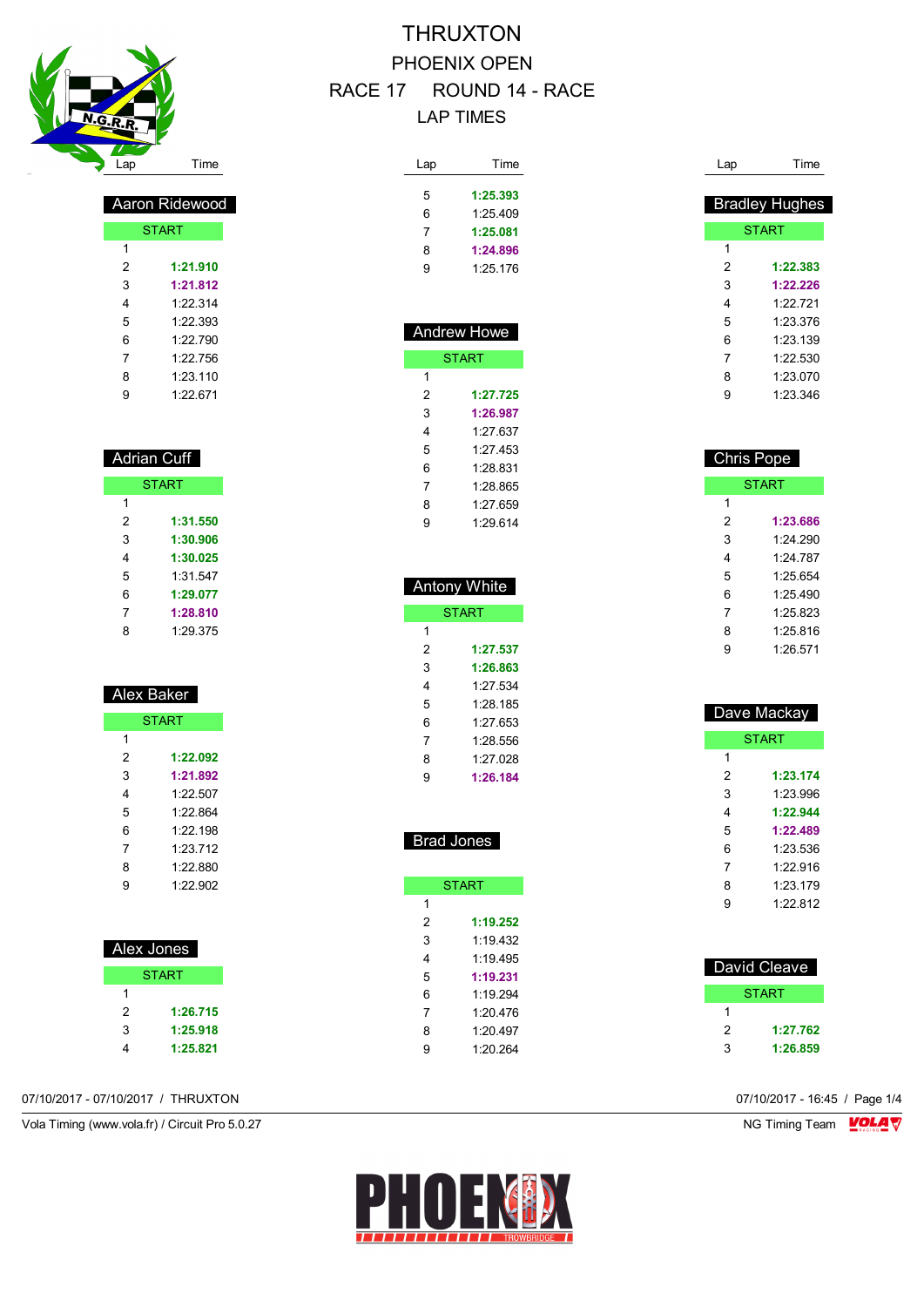#### THRUXTON PHOENIX OPEN RACE 17 ROUND 14 - RACE LAP TIMES

| Lap | Time     |
|-----|----------|
|     |          |
| 4   | 1:26.446 |
| 5   | 1:26.759 |
| 6   | 1:26.018 |
| 7   | 1:25.796 |
| 8   | 1:26.461 |
|     |          |

### Gary Stevens

|   | START    |
|---|----------|
| 1 |          |
| 2 | 1:21.889 |
| 3 | 1.23812  |
| 4 | 1:21.848 |
| 5 | 1.22 482 |
| 6 | 1:21.766 |
| 7 | 1.22607  |
| 8 | 1.23.274 |
| 9 | 1:23.370 |

### Gavin Martin

|   | <b>START</b> |
|---|--------------|
| 1 |              |
| 2 | 1:34.041     |
| 3 | 1:34 285     |
| 4 | 1:35.776     |

### Glen Phillips

| <b>START</b> |          |  |
|--------------|----------|--|
| 1            |          |  |
| 2            | 1:30.032 |  |
| 3            | 1:30.503 |  |
| 4            | 1:30.227 |  |
| 5            | 1:30.945 |  |
| 6            | 1:31 401 |  |
| 7            | 1:31 242 |  |
| 8            | 1:32 057 |  |

### Greg Allsop

|   | <b>START</b> |
|---|--------------|
| 1 |              |
| 2 | 1:20.463     |
| 3 | 1:20.145     |
| 4 | 1:20.093     |
| 5 | 1:20.068     |
| 6 | 1.20981      |
| 7 | 1:20.168     |
| 8 | 1:20.945     |
| 9 | 1.21 443     |

START

| . Ian Hellier |
|---------------|
|---------------|

| Lap | Time     |
|-----|----------|
|     |          |
| 1   |          |
| 2   | 1:33.073 |
| 3   | 1:32.116 |
| 4   | 1:32.900 |
| 5   | 1:33.057 |
| 6   | 1:32768  |
| 7   | 1:33 466 |
| 8   | 1:32 589 |
|     |          |

| James Kiff   |  |  |
|--------------|--|--|
| <b>START</b> |  |  |
|              |  |  |
| 1:21.156     |  |  |
| 1:20.978     |  |  |
| 1:21.388     |  |  |
| 1:21.785     |  |  |
| 1.22.376     |  |  |
| 1.21904      |  |  |
| 1:21.510     |  |  |
| 1.21768      |  |  |
|              |  |  |

 Jason Wyeth **START** 

 John Denbow START

> **1:30.814 1:30.166 1:29.860** 1:30.976 1:30.241 1:30.930 1:29.959

 John Dudman **START** 

> **1:31.033 1:30.492 1:30.230** 1:30.438 1:30.837 1:31.157 1:30.354

Josh Day

| Lap | Time         |
|-----|--------------|
|     |              |
|     | <b>START</b> |
| 1   |              |
| 2   | 1:17.852     |
| 3   | 1:18.049     |
| 4   | 1.18968      |
| 5   | 1:18.531     |
| 6   | 1.19293      |
| 7   | 1:20.162     |
| 8   | 1.19607      |
| g   | 1:19.394     |

| Kayla Barrington |              |  |
|------------------|--------------|--|
|                  | <b>START</b> |  |
| 1                |              |  |
| 2                | 1:26.238     |  |
| 3                | 1.26.512     |  |
| 4                | 1:25.794     |  |
| 5                | 1:25.219     |  |
| 6                | 1.25.239     |  |
| 7                | 1:24.728     |  |
| 8                | 1:24 901     |  |
| 9                | 1:25.136     |  |

| Lukasz Gaslawski |              |  |
|------------------|--------------|--|
|                  | <b>START</b> |  |
| 1                |              |  |
| 2                | 1:22.164     |  |
| 3                | 1:22.071     |  |
| 4                | 1:21.434     |  |
| 5                | 1.21 797     |  |
| 6                | 1.21957      |  |
| 7                | 1.21852      |  |
| 8                | 1.22 131     |  |
| 9                | 1.22.257     |  |

| <b>Luke Jones</b> |              |  |
|-------------------|--------------|--|
|                   | <b>START</b> |  |
| 1                 |              |  |
| 2                 | 1:20.026     |  |
| 3                 | 1.20.920     |  |
| 4                 | 1:19.416     |  |
| 5                 | 1:19.301     |  |
| 6                 | 1:18.758     |  |
| 7                 | 1:19 648     |  |
| 8                 | 1:19.936     |  |
| 9                 | 1:20.816     |  |
|                   |              |  |

### Mark Ball **START 1:27.630**

Vola Timing (www.vola.fr) / Circuit Pro 5.0.27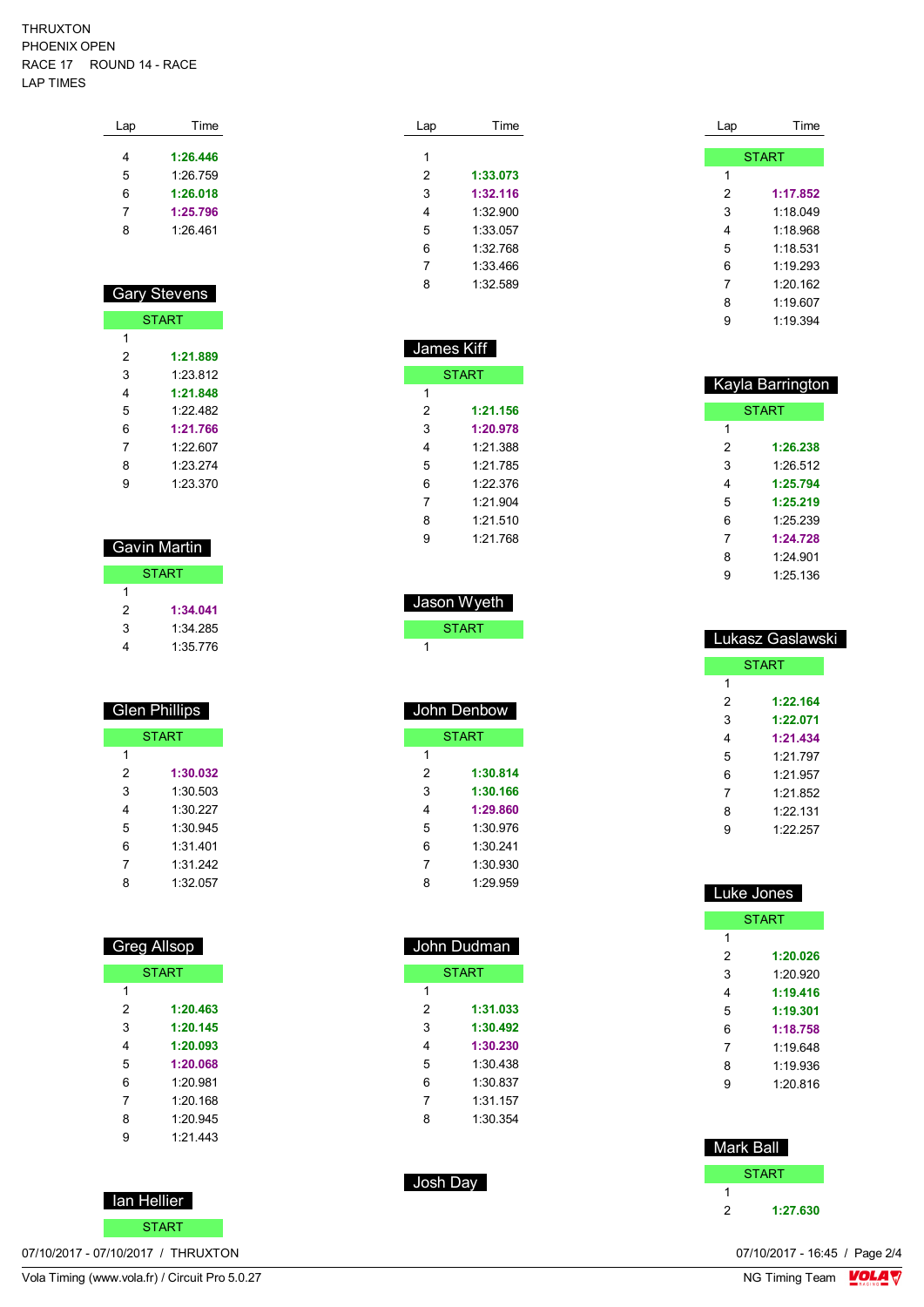#### THRUXTON PHOENIX OPEN RACE 17 ROUND 14 - RACE LAP TIMES

| Lap | Time     |
|-----|----------|
|     |          |
| 3   | 1:27.158 |
| 4   | 1:27.086 |
| 5   | 1.27480  |
| 6   | 1.27154  |
| 7   | 1:26.758 |
| 8   | 1:26.760 |
| g   | 1:27.068 |
|     |          |

|   | Mark Compton |
|---|--------------|
|   | <b>START</b> |
| 1 |              |
| 2 | 1:21.435     |
| 3 | 1:20.996     |
| 4 | 1:20.907     |
| 5 | 1.21 121     |
| 6 | 1.22.212     |
| 7 | 1.21991      |
| 8 | 1:21.537     |
| 9 | 1.22.247     |

| <b>Martin Thrower</b> |              |  |
|-----------------------|--------------|--|
|                       | <b>START</b> |  |
| 1                     |              |  |
| 2                     | 1:26.698     |  |
| 3                     | 1:26.558     |  |
| 4                     | 1:26.325     |  |
| 5                     | 1:25.930     |  |
| 6                     | 1.26.551     |  |
| 7                     | 1.27 003     |  |
| 8                     | 1:27.156     |  |
| 9                     | 1.27 831     |  |

| Max Symonds  |          |  |  |  |  |  |  |  |  |  |  |
|--------------|----------|--|--|--|--|--|--|--|--|--|--|
| <b>START</b> |          |  |  |  |  |  |  |  |  |  |  |
| 1            |          |  |  |  |  |  |  |  |  |  |  |
| 2            | 1:20.590 |  |  |  |  |  |  |  |  |  |  |
| 3            | 1:20.009 |  |  |  |  |  |  |  |  |  |  |
| 4            | 1:20.184 |  |  |  |  |  |  |  |  |  |  |
| 5            | 1.21.955 |  |  |  |  |  |  |  |  |  |  |
| 6            | 1.20 778 |  |  |  |  |  |  |  |  |  |  |
| 7            | 1.20.571 |  |  |  |  |  |  |  |  |  |  |
| 8            | 1:21.258 |  |  |  |  |  |  |  |  |  |  |
| 9            | 1.22 650 |  |  |  |  |  |  |  |  |  |  |

| Neil Sutton |              |
|-------------|--------------|
|             | <b>START</b> |
| 1           |              |
| 2           | 1:26.172     |
| 3           | 1:25.681     |
| 4           | 1.25 936     |
| 5           | 1:26.338     |

| 6<br>$\overline{7}$<br>8<br>9                             | 1:25.358<br>1:26.034<br>1:25.572<br>1:25.035                                                 |
|-----------------------------------------------------------|----------------------------------------------------------------------------------------------|
|                                                           | Nick Leach                                                                                   |
|                                                           | <b>START</b>                                                                                 |
| 1<br>2<br>3<br>4<br>5<br>6<br>7<br>8                      | 1:31.596<br>1:31.505<br>1:30.414<br>1:30.367<br>1:29.951<br>1:29.798<br>1:28.783             |
|                                                           | Nick Sansom                                                                                  |
|                                                           | <b>START</b>                                                                                 |
| 1<br>2<br>3<br>4<br>5<br>6                                | 1:27.323<br>1:26.807<br>1:27.422<br>1:26.716<br>1:26.504                                     |
|                                                           | Nick Williamson                                                                              |
|                                                           | <b>START</b>                                                                                 |
| 1<br>2<br>3<br>4<br>5<br>6<br>7<br>8<br>9                 | 1:21.919<br>1:22.519<br>1:21.767<br>1:22.512<br>1:22.075<br>1:22.294<br>1:22.356<br>1:22.469 |
| Paul Dyer                                                 | <b>START</b>                                                                                 |
| 1<br>$\overline{c}$<br>3<br>4<br>5<br>6<br>$\overline{7}$ | 1:32.237<br>1:32.880<br>1:31.038<br>1:32.884<br>1:32.889<br>1:33.041                         |

START

Lap Time

| Lap | Time     |
|-----|----------|
| 1   |          |
| 2   | 1:22.490 |
| 3   | 1:22.335 |
| 4   | 1:21.617 |
| 5   | 1.22.006 |
| 6   | 1.21 746 |
| 7   | 1.22.326 |
| 8   | 1.22919  |
| 9   | 1.23.640 |
|     |          |

| Sam Thompson |              |  |  |  |  |  |  |  |  |  |  |
|--------------|--------------|--|--|--|--|--|--|--|--|--|--|
|              | <b>START</b> |  |  |  |  |  |  |  |  |  |  |
| 1            |              |  |  |  |  |  |  |  |  |  |  |
| 2            | 1:20.429     |  |  |  |  |  |  |  |  |  |  |
| 3            | 1:20.045     |  |  |  |  |  |  |  |  |  |  |
| 4            | 1:20197      |  |  |  |  |  |  |  |  |  |  |
| 5            | 1.20.175     |  |  |  |  |  |  |  |  |  |  |
| 6            | 1:21.176     |  |  |  |  |  |  |  |  |  |  |
| 7            | 1:20611      |  |  |  |  |  |  |  |  |  |  |
| 8            | 1:20.916     |  |  |  |  |  |  |  |  |  |  |
| 9            | 1.21.929     |  |  |  |  |  |  |  |  |  |  |

|              | <b>Scott Pitchers</b> |  |  |  |  |  |  |  |  |  |  |
|--------------|-----------------------|--|--|--|--|--|--|--|--|--|--|
| <b>START</b> |                       |  |  |  |  |  |  |  |  |  |  |
| 1            |                       |  |  |  |  |  |  |  |  |  |  |
| 2            | 1:23.780              |  |  |  |  |  |  |  |  |  |  |
| 3            | 1:23.536              |  |  |  |  |  |  |  |  |  |  |
| 4            | 1:23.591              |  |  |  |  |  |  |  |  |  |  |
| 5            | 1:23.409              |  |  |  |  |  |  |  |  |  |  |
| 6            | 1.23 493              |  |  |  |  |  |  |  |  |  |  |
| 7            | 1:23.605              |  |  |  |  |  |  |  |  |  |  |
| 8            | 1:23 485              |  |  |  |  |  |  |  |  |  |  |
| 9            | 1.24 478              |  |  |  |  |  |  |  |  |  |  |

|              | <b>Scott Preece</b> |  |  |  |  |  |  |  |  |  |  |  |  |
|--------------|---------------------|--|--|--|--|--|--|--|--|--|--|--|--|
| <b>START</b> |                     |  |  |  |  |  |  |  |  |  |  |  |  |
| 1            |                     |  |  |  |  |  |  |  |  |  |  |  |  |
| 2            | 1:27.361            |  |  |  |  |  |  |  |  |  |  |  |  |
| 3            | 1:26.719            |  |  |  |  |  |  |  |  |  |  |  |  |
| 4            | 1:27 061            |  |  |  |  |  |  |  |  |  |  |  |  |
| 5            | 1:26.525            |  |  |  |  |  |  |  |  |  |  |  |  |
| 6            | 1:26.454            |  |  |  |  |  |  |  |  |  |  |  |  |
| 7            | 1:26.327            |  |  |  |  |  |  |  |  |  |  |  |  |
| 8            | 1.27044             |  |  |  |  |  |  |  |  |  |  |  |  |
| 9            | 1:26.303            |  |  |  |  |  |  |  |  |  |  |  |  |
|              |                     |  |  |  |  |  |  |  |  |  |  |  |  |

| <b>Terry Merritt</b> |          |
|----------------------|----------|
|                      | START    |
|                      |          |
| 2                    | 1:22.626 |
| 3                    | 1.22824  |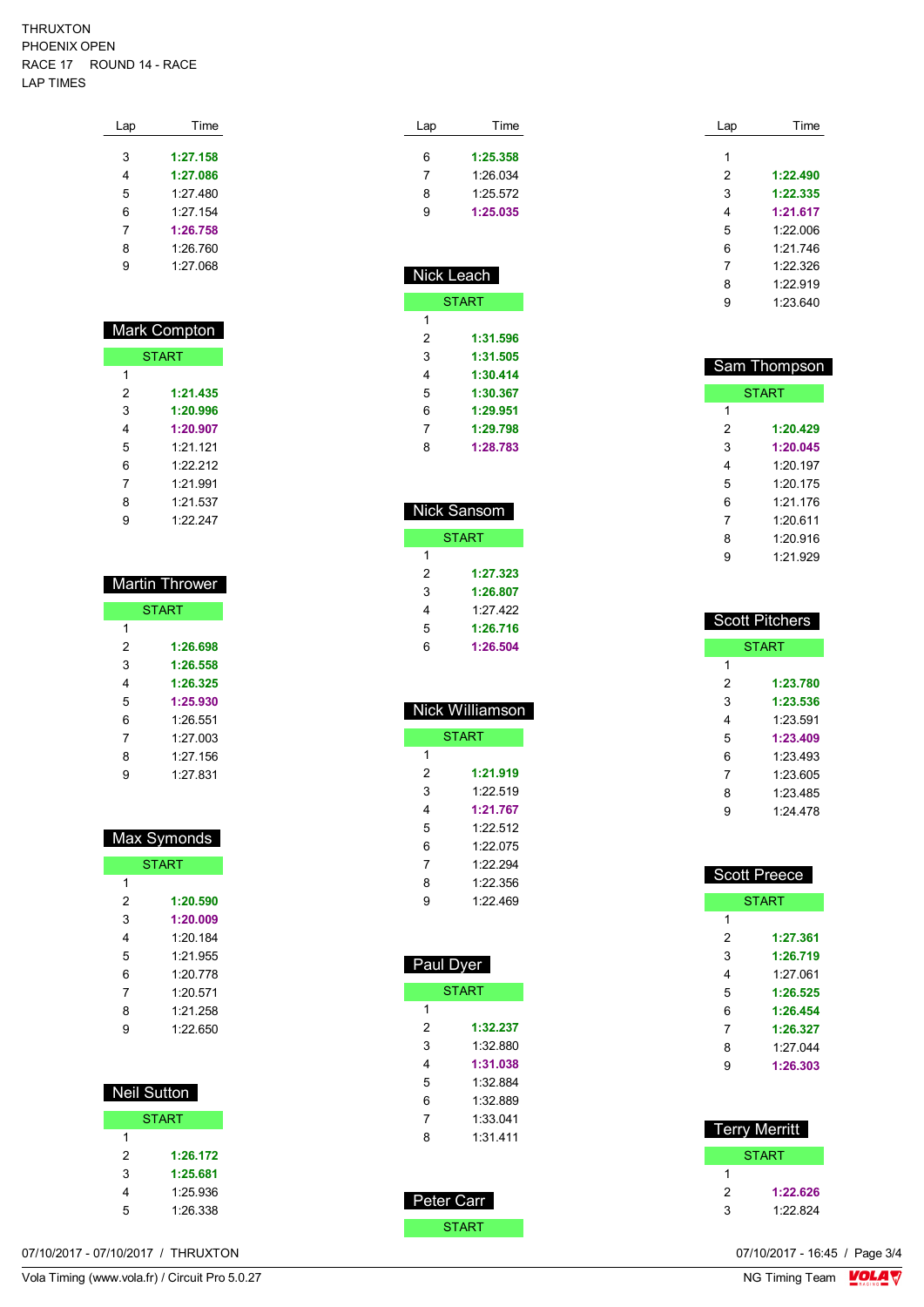#### THRUXTON PHOENIX OPEN RACE 17 ROUND 14 - RACE LAP TIMES

I

| Lap | Time     |
|-----|----------|
| 4   | 1.22751  |
| 5   | 1.23745  |
| 6   | 1.24 702 |
| 7   | 1.23916  |
|     |          |
| 8   | 1.24.146 |
| g   | 1:23.313 |

|   | Wayne Pither |
|---|--------------|
|   | <b>START</b> |
| 1 |              |
| 2 | 1:26.897     |
| 3 | 1:26.727     |
| 4 | 1.27 286     |
| 5 | 1:25.969     |
| հ | 1:26.611     |

|                                                                     | William Holland |  |  |  |  |
|---------------------------------------------------------------------|-----------------|--|--|--|--|
| <b>START</b><br>1<br>2<br>1:25.053<br>3<br>1.25 631<br>4<br>1.25851 |                 |  |  |  |  |
|                                                                     |                 |  |  |  |  |
|                                                                     |                 |  |  |  |  |
|                                                                     |                 |  |  |  |  |
|                                                                     |                 |  |  |  |  |
| 5                                                                   | 1.26.327        |  |  |  |  |
| 6                                                                   | 1.26.512        |  |  |  |  |
| 7                                                                   | 1.26.563        |  |  |  |  |
| 8                                                                   | 1.26.868        |  |  |  |  |
| 9                                                                   | 1.26 014        |  |  |  |  |